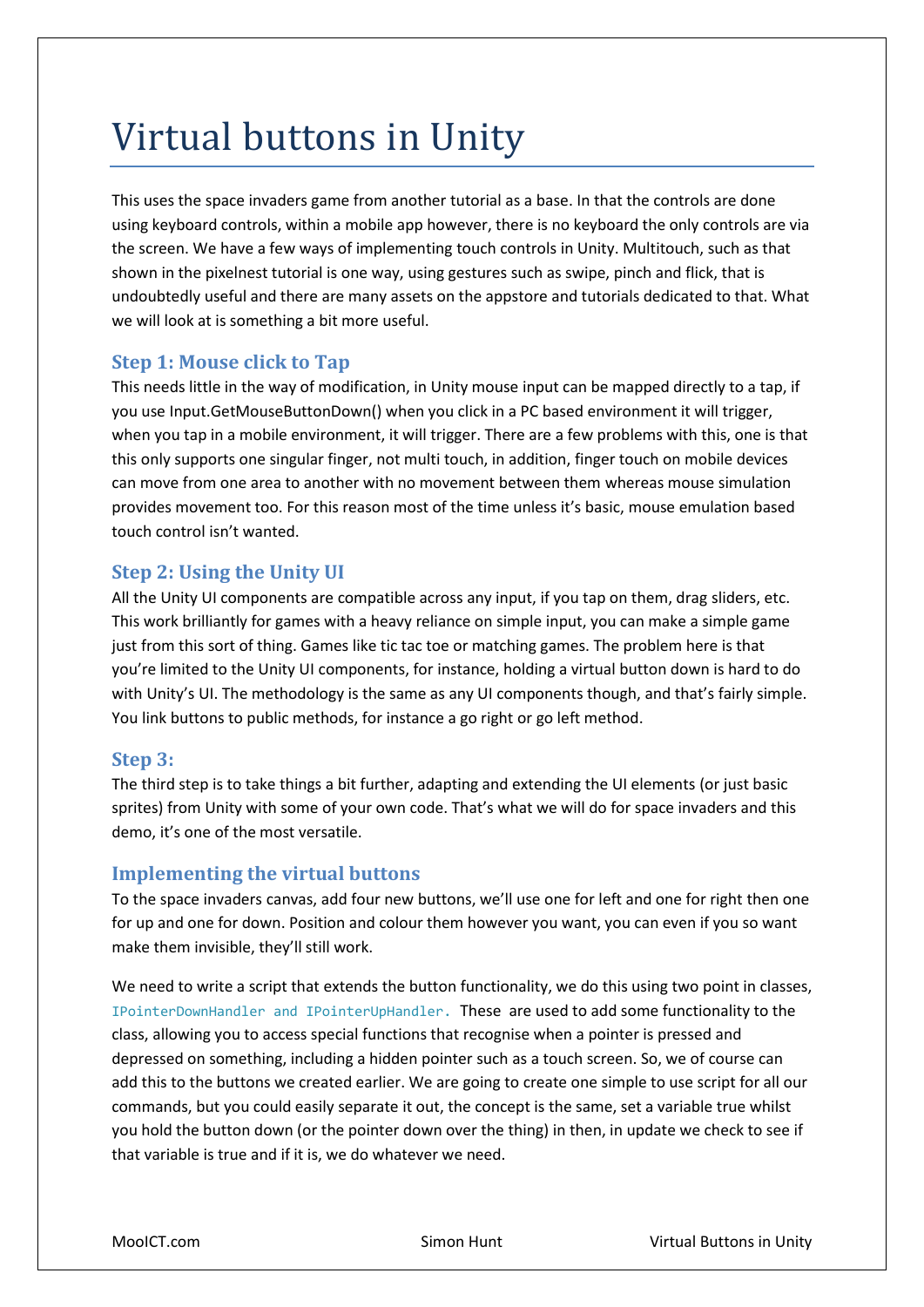Without further ado, create a new C# script, call it "virtualButtons" and, after the MonoBehaviour bit, the colon after | using UnityEngine.EventSystems;// Required when using Event data. the name means that the script you public class virtualButtons : MonoBehaviour, IPointerDownHandler, IPointerUpHandler Iei are creating inherits Г // Update is called once per frame and implements all public bool buttonHeld; public bool isLeft; of the functionality public bool isRight; of the classes public bool isUp; public bool isDown; afterwards. In this public bool isFire; case, public GameObiect ship: public GameObject shot; monoBehaviour,

IPointerDownHandler and IPointerUpHandler. We've told C# we 're implementing new functionality for IPointerDown and Up on this particular script, almost all Unity scripts inherit monoBehaviour by default.

We then create a whole bunch of scripts, most of these are for various states to recognise what the button is for, left, right, up down, fire. Then we've got one to hold the ship we're controlling and one to hold the shot we fire.

Ï

Þ

 $\mathcal{F}$ 

ł

 $\mathcal{P}$ 

Next up, underneath are two functions, OnPointerDown and OnPointerUp which are used to register whether a pointer is down over the object that the script is attached to. When it is, we set a variable to be true, when it's not we set it to be false. That's the basic premise of this.

Vector3 movement= ship.GetComponent<Transform>().position;

movement+= new Vector3( $0.1f$ ,  $0.0$ );

movement += new Vector3(0, -0.1f, 0);

movement.x=Mathf.Clamp(movement.x, -5.35f, 5.35f); movement.y=Mathf.Clamp(movement.y, -9f, 9f);

ship.GetComponent<Transform>().position= movement;

public void OnPointerDown(PointerEventData eventData) ł  $buttonHello = true:$  $\mathbf{r}$ public void OnPointerUp(PointerEventData eventData) Ł

 $buttonHello = false;$ 

Here in update we can see what happens, this is for the movement.

First, we create a Vector3 to hold movement and fill it with the ship's current position.

Then, we check if a button is held and which button.

Then we update movement by adding a new vector3 in the

correct direction. Remember, positive means right, negative means left.

#### **Challenge 1**

public void Update()

 $else if ($ 

else if  $($ 

₹

ł

₹

3

if (buttonHeld && isRight)

else if (buttonHeld && isUp)

Complete the boxes marked with a red outline, you need to add condition and make changes to movement.